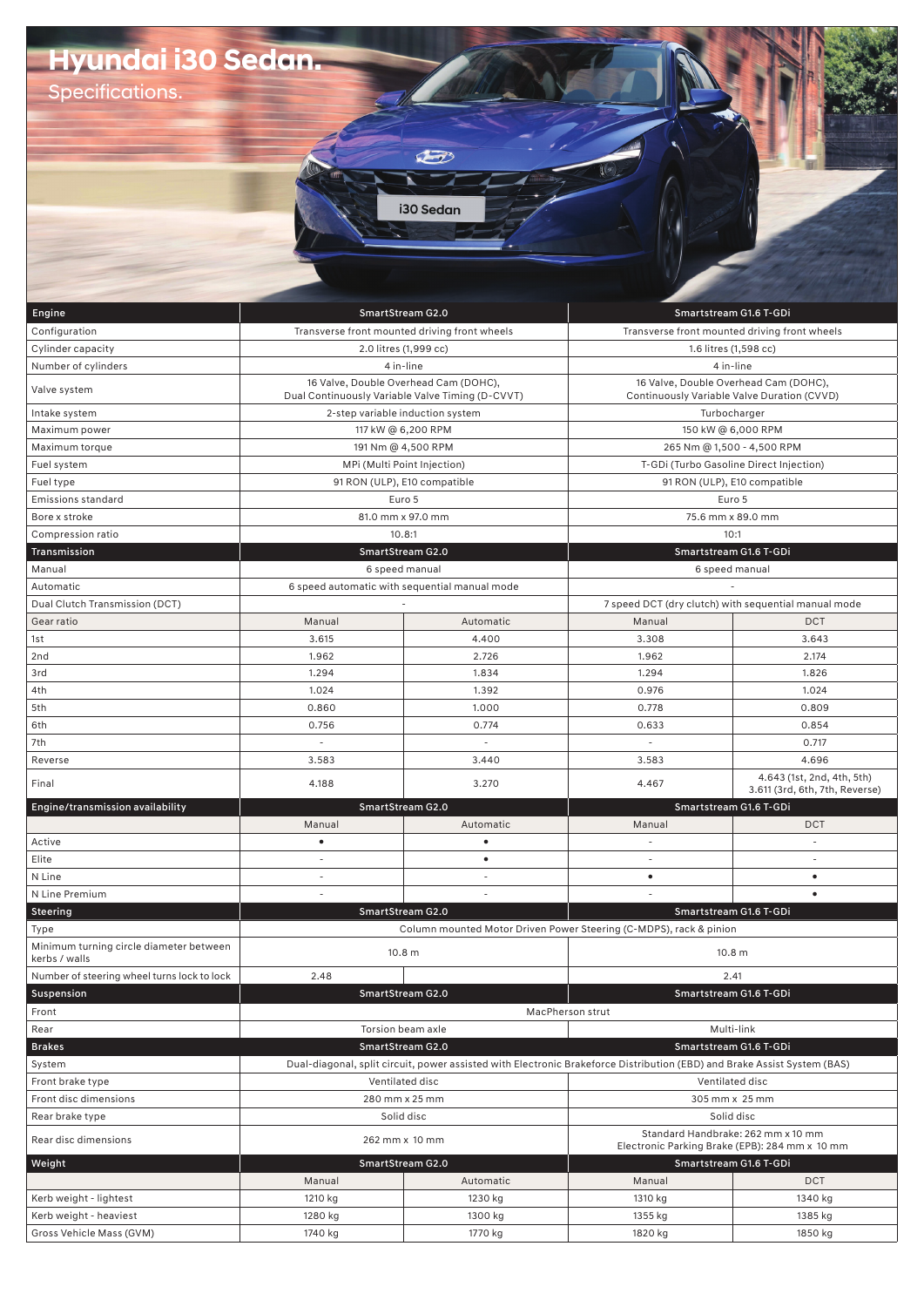| <b>Towing capacity</b>                                                                                                                                                            | SmartStream G2.0<br>Smartstream G1.6 T-GDi |                 |                         |                        |
|-----------------------------------------------------------------------------------------------------------------------------------------------------------------------------------|--------------------------------------------|-----------------|-------------------------|------------------------|
|                                                                                                                                                                                   | Manual                                     | Automatic       | Manual                  | <b>DCT</b>             |
| <b>Braked</b>                                                                                                                                                                     | 1200 kg                                    | 1200 kg         | 1200 kg                 | 1100 kg                |
|                                                                                                                                                                                   |                                            |                 |                         |                        |
| Unbraked                                                                                                                                                                          | 610 kg                                     | 610 kg          | 610 kg                  | 610 kg                 |
| Maximum towball weight                                                                                                                                                            | 75 kg                                      | 75 kg           | 75 kg                   | 75 kg                  |
| Fuel consumption*                                                                                                                                                                 | <b>SmartStream G2.0</b>                    |                 |                         | Smartstream G1.6 T-GDi |
|                                                                                                                                                                                   | Manual                                     | Automatic       | Manual                  | <b>DCT</b>             |
| Combined (L/100km)                                                                                                                                                                | 7.0                                        | 7.0             | 7.5                     | 6.8                    |
| Urban (L/100km)                                                                                                                                                                   | 9.4                                        | 10.0            | 10.3                    | 8.9                    |
| Extra Urban (L/100km)                                                                                                                                                             | 5.7                                        | 5.3             | 5.9                     | 5.5                    |
| CO <sub>2</sub> - combined (g/km)                                                                                                                                                 | 160                                        | 159             | 174                     | 157                    |
| Fuel tank volume                                                                                                                                                                  |                                            | 47 L            |                         |                        |
| *Source: Australian Design Rule 81/02 static laboratory combined average city and highway cycle test. Real world fuel consumption will vary depending on a combination of driving |                                            |                 |                         |                        |
| habits, the condition of the vehicle, and other factors such as road, traffic and weather conditions. ADR 81/02 test results are meant for comparison purposes only.              |                                            |                 |                         |                        |
| <b>Dimensions</b>                                                                                                                                                                 | Active                                     | Elite           | N Line                  | N Line Premium         |
| Exterior                                                                                                                                                                          |                                            |                 |                         |                        |
| Length                                                                                                                                                                            | 4650 mm                                    |                 |                         | 4675 mm                |
| Width                                                                                                                                                                             | 1825 mm                                    |                 | 1825 mm                 |                        |
| Height                                                                                                                                                                            | 1430 mm                                    |                 | 1430 mm                 |                        |
| Wheelbase                                                                                                                                                                         |                                            | 2720 mm         | 2720 mm                 |                        |
| Wheel track - front / rear                                                                                                                                                        | 1579 mm / 1590 mm                          |                 | 1566 mm / 1581 mm       |                        |
| Minimum ground clearance                                                                                                                                                          |                                            |                 |                         |                        |
| (based on kerb weight)                                                                                                                                                            | 140 mm                                     |                 |                         | 140 mm                 |
| Interior                                                                                                                                                                          |                                            |                 |                         |                        |
| Head room front / rear                                                                                                                                                            |                                            | 1030 / 947 mm   |                         | 989 / 947 mm           |
| Leg room front / rear                                                                                                                                                             |                                            | 1074 / 964 mm   |                         |                        |
| Shoulder room front / rear                                                                                                                                                        |                                            |                 |                         |                        |
|                                                                                                                                                                                   |                                            | 1434 / 1412 mm  |                         |                        |
| Cargo area - VDA                                                                                                                                                                  |                                            | 474 L           |                         |                        |
| Wheels & tyres                                                                                                                                                                    | Active                                     | Elite           | N Line                  | N Line Premium         |
| Wheel type                                                                                                                                                                        | Alloy                                      | Alloy           | Alloy                   | Alloy                  |
| Wheel dimensions                                                                                                                                                                  | 17 x 7.0J +49                              | 17 x 7.0J +49   | 18 x 8.0J +56           | 18 x 8.0J +56          |
| Tyre dimensions                                                                                                                                                                   | 225/45R17 91W                              | 225/45R17 91W   | 235/40R18 95Y XL        | 235/40R18 95Y XL       |
| Tyre brand                                                                                                                                                                        | $\sim$                                     |                 | Goodyear Eagle F1       | Goodyear Eagle F1      |
|                                                                                                                                                                                   |                                            |                 | Asymmetric 2            | Asymmetric 2           |
| Spare wheel type                                                                                                                                                                  | Full size alloy                            | Full size alloy | Temporary space saver   | Temporary space saver  |
| <b>Driving convenience</b>                                                                                                                                                        | Active                                     | Elite           | N Line                  | N Line Premium         |
| Cruise control                                                                                                                                                                    | $\bullet$                                  | $\bullet$       | $\bullet$               | $\bullet$              |
| Electronic Parking Brake (EPB)                                                                                                                                                    | ٠                                          | $\bullet$       | $\bullet$               | ٠                      |
| (with auto hold function)                                                                                                                                                         | (Automatic only)                           |                 | (DCT only)              |                        |
| Integrated Memory System (IMS)                                                                                                                                                    |                                            |                 |                         |                        |
| - driver's seat                                                                                                                                                                   |                                            |                 |                         |                        |
| One touch turn signal - 3, 5, or 7 flashes                                                                                                                                        | $\bullet$                                  | $\bullet$       | $\bullet$               | ٠                      |
| Rain sensing wipers                                                                                                                                                               | $\overline{\phantom{a}}$                   | $\bullet$       | $\bullet$               | $\bullet$              |
| Remote start - via Smart Key                                                                                                                                                      |                                            | $\bullet$       |                         | ٠                      |
|                                                                                                                                                                                   |                                            |                 | (DCT only)              |                        |
| Smart Key with push button start                                                                                                                                                  | $\overline{\phantom{a}}$                   | $\bullet$       | $\bullet$               | $\bullet$              |
| Steering wheel mounted controls - audio,                                                                                                                                          | $\bullet$                                  | ٠               | $\bullet$               | $\bullet$              |
| phone, cruise control, & trip computer                                                                                                                                            |                                            |                 |                         |                        |
| Tilt & telescopic steering column                                                                                                                                                 | $\bullet$                                  | $\bullet$       | $\bullet$               | $\bullet$              |
| Driving engagement                                                                                                                                                                | Active                                     | Elite           | N Line                  | N Line Premium         |
| Drive Mode - 3 settings<br>(Normal, Eco, Sport)                                                                                                                                   | (Automatic only)                           | $\bullet$       | $\bullet$<br>(DCT only) |                        |
|                                                                                                                                                                                   |                                            |                 |                         |                        |
| Paddle shifters                                                                                                                                                                   |                                            |                 | (DCT only)              |                        |
| <b>Active safety</b>                                                                                                                                                              | Active                                     | Elite           | N Line                  | N Line Premium         |
| Electronic Stability Control (ESC) including;                                                                                                                                     |                                            |                 |                         |                        |
|                                                                                                                                                                                   | $\bullet$                                  | $\bullet$       | $\bullet$               | $\bullet$              |
| Anti-lock Braking System (ABS)                                                                                                                                                    |                                            |                 |                         |                        |
| Brake Assist System (BAS)                                                                                                                                                         | $\bullet$                                  | $\bullet$       | $\bullet$               | ٠                      |
| Electronic Brakeforce Distribution (EBD)                                                                                                                                          | ٠                                          | $\bullet$       | $\bullet$               | ٠                      |
| Hill-start Assist Control (HAC)                                                                                                                                                   | ٠                                          | $\bullet$       | $\bullet$               | $\bullet$              |
| Traction Control System (TCS)                                                                                                                                                     | $\bullet$                                  | $\bullet$       | $\bullet$               | $\bullet$              |
| Vehicle Stability Management (VSM)                                                                                                                                                | $\bullet$                                  | $\bullet$       | $\bullet$               | $\bullet$              |
| Hyundai SmartSense ™ including;                                                                                                                                                   |                                            |                 |                         |                        |
| <b>Blind-Spot Collision-Avoidance Assist</b>                                                                                                                                      |                                            | $\bullet$       | $\bullet$               | $\bullet$              |
| (BCA)                                                                                                                                                                             |                                            |                 | (DCT only)              |                        |
| <b>Blind-Spot Collision Warning (BCW)</b>                                                                                                                                         |                                            |                 |                         |                        |
|                                                                                                                                                                                   |                                            |                 | (Manual only)           |                        |
| Driver Attention Warning (DAW)                                                                                                                                                    | $\bullet$                                  | $\bullet$       |                         | $\bullet$              |
| Forward Collision-Avoidance Assist (FCA)                                                                                                                                          |                                            |                 |                         |                        |
| - camera and radar type, including:                                                                                                                                               |                                            |                 |                         |                        |
| - Car/Pedestrian/Cyclist detection                                                                                                                                                |                                            |                 |                         |                        |
| - City/Urban/Interurban operational speeds                                                                                                                                        |                                            |                 |                         |                        |
| - Junction Turning (FCA-JT) functionality                                                                                                                                         |                                            |                 |                         |                        |
| High Beam Assist (HBA)                                                                                                                                                            |                                            |                 | $\bullet$               | ٠                      |
| Lane Following Assist (LFA)                                                                                                                                                       | $\bullet$                                  | $\bullet$       |                         |                        |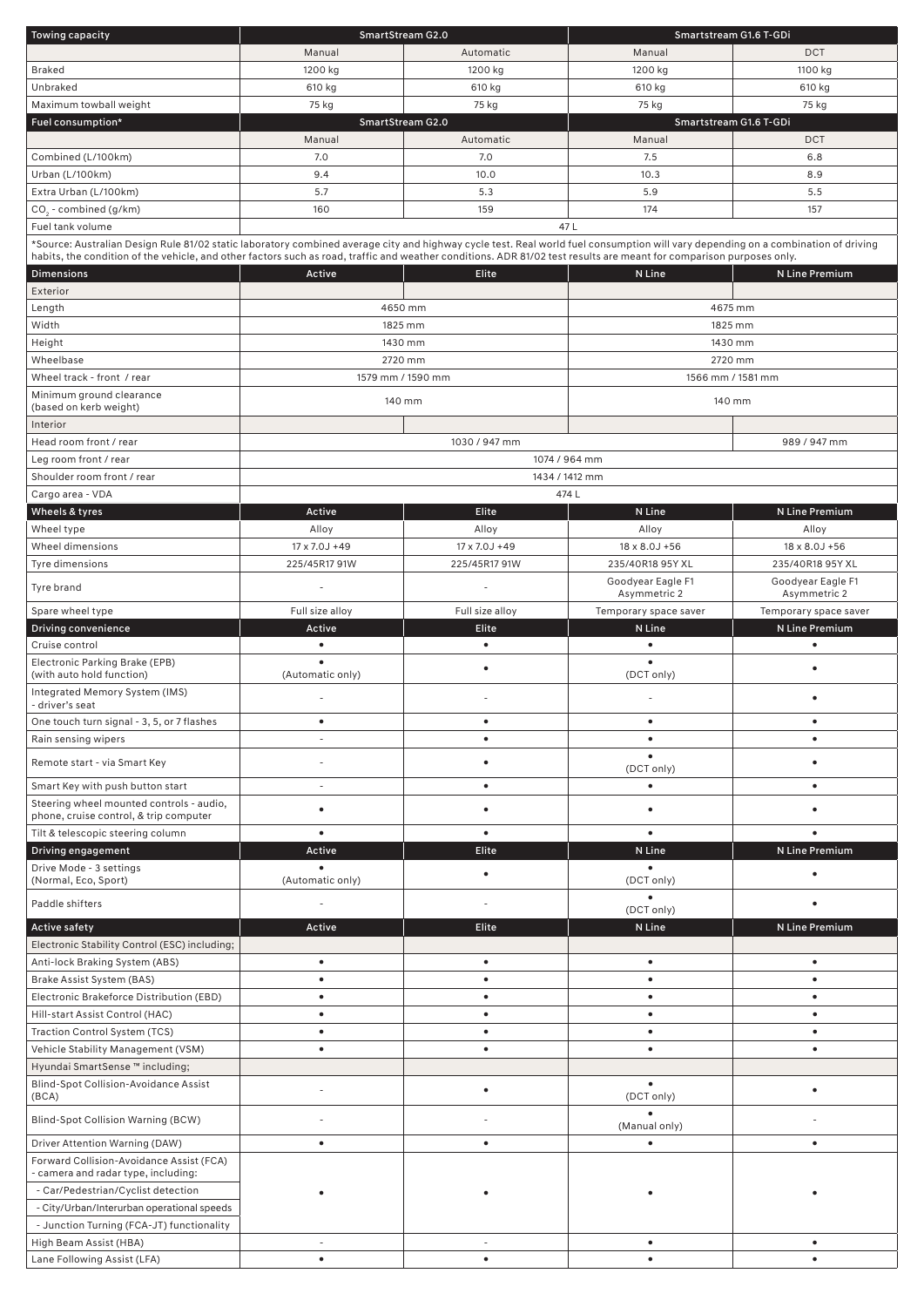| <b>Active safety</b>                                                             | Active           | Elite                       | N Line                     | N Line Premium           |
|----------------------------------------------------------------------------------|------------------|-----------------------------|----------------------------|--------------------------|
| Hyundai SmartSense ™ including;                                                  |                  |                             |                            |                          |
| Lane Keeping Assist - Line/Road-edge<br>$(LKA-L/R)$                              | ٠                | $\bullet$                   | $\bullet$                  |                          |
| Parking Collision-Avoidance Assist<br>- Rear (PCA-R)                             |                  | $\bullet$                   |                            |                          |
| Rear Cross-Traffic Collision-Avoidance<br>Assist (RCCA)                          |                  | ٠                           | $\bullet$<br>(DCT only)    |                          |
| Rear Cross-Traffic Collision Warning<br>(RCCW)                                   |                  |                             | $\bullet$<br>(Manual only) |                          |
| Rear Occupant Alert (ROA)                                                        | ٠                | $\bullet$                   | $\bullet$                  | $\bullet$                |
| Safe Exit Warning (SEW)                                                          |                  | $\bullet$                   | ٠                          |                          |
|                                                                                  | $\bullet$        |                             | $\bullet$                  |                          |
| Smart Cruise Control with Stop & Go<br>(SCC w/ S&G)                              | (Automatic only) | $\bullet$                   | (DCT only)                 |                          |
| Other features                                                                   |                  |                             |                            |                          |
| Emergency Stop Signal (ESS)                                                      | ٠                | $\bullet$                   | ٠                          |                          |
| Manual Speed Limit Assist (MSLA)                                                 | $\bullet$        | $\bullet$                   | $\bullet$                  |                          |
| Parking Distance Warning - Front (PDW-F)<br>- 4 sensors, with guidance display   |                  |                             |                            |                          |
| Parking Distance Warning - Reverse<br>(PDW-R) - 4 sensors, with guidance display |                  | $\bullet$                   | $\bullet$                  |                          |
| Rear View Monitor with Parking Guidance<br>(RVM w/ PG)                           | ٠                | $\bullet$                   | $\bullet$                  |                          |
| Tyre Pressure Monitoring System (TPMS)<br>- individual tyre pressure readout     |                  |                             | $\bullet$                  |                          |
| Passive safety                                                                   | Active           | Elite                       | N Line                     | N Line Premium           |
| Airbags                                                                          |                  |                             |                            |                          |
| Front airbags - driver & front passenger                                         | $\bullet$        | $\bullet$                   | $\bullet$                  | $\bullet$                |
| Side (thorax) airbags - driver & front<br>passenger                              |                  | ٠                           | $\bullet$                  |                          |
| Side curtain airbags - 1st & 2nd rows                                            | $\bullet$        | $\bullet$                   | $\bullet$                  |                          |
| Doors                                                                            |                  |                             |                            |                          |
| Impact sensing auto door unlock                                                  | ٠                | $\bullet$                   | $\bullet$                  |                          |
| Rear door child safety locks                                                     | ٠                | $\bullet$                   | $\bullet$                  |                          |
| Seatbelts                                                                        |                  |                             |                            |                          |
| Pretensioners, load limiters & height                                            |                  | ٠                           | $\bullet$                  |                          |
| adjustable upper mounts on front seat belts                                      |                  |                             |                            |                          |
| Seat belt reminder - front & rear seatbelts                                      | $\bullet$        | $\bullet$                   | $\bullet$                  | ٠                        |
| Seating                                                                          |                  |                             |                            |                          |
| Height adjustable front head restraints                                          | $\bullet$        | $\bullet$                   | $\bullet$                  | $\bullet$                |
| Height adjustable rear head restraints                                           | ٠                | $\bullet$                   | $\bullet$                  |                          |
| ISOFIX child restraint anchors<br>(rear outboard seats)                          | ٠                | $\bullet$                   | $\bullet$                  |                          |
| Top tether child restraint anchors (rear)<br>- 3 anchors                         |                  |                             |                            |                          |
| Security                                                                         | Active           | Elite                       | N Line                     | N Line Premium           |
| Security system                                                                  |                  |                             |                            |                          |
| Active lock/unlock operation (user<br>configurable)                              | $\bullet$        | ٠                           | $\bullet$                  | ٠                        |
| Anti-theft alarm                                                                 | ٠                | $\bullet$                   | ٠                          | $\bullet$                |
| Central locking                                                                  | ٠                | $\bullet$                   | $\bullet$                  | $\bullet$                |
| Engine immobiliser                                                               | $\bullet$        | $\bullet$                   | $\bullet$                  | ٠                        |
| Remotes                                                                          |                  |                             |                            |                          |
| Keyless entry remote - 2x                                                        | $\bullet$        | $\overline{\phantom{a}}$    | $\sim$                     |                          |
| Smart Key remote - 2x                                                            | $\sim$           | $\bullet$                   | $\bullet$                  |                          |
| Multimedia system                                                                | Active           | Elite                       | N Line                     | N Line Premium           |
| Functions                                                                        |                  |                             |                            |                          |
| Apple CarPlay <sup>1</sup> & Android Auto <sup>2</sup>                           |                  | ٠                           | $\bullet$                  |                          |
| compatibility                                                                    |                  |                             |                            |                          |
| Bluetooth phone connectivity                                                     | ٠<br>$\sim$      | $\bullet$                   | $\bullet$<br>$\sim$        | $\bullet$<br>$\bullet$   |
| Satellite navigation                                                             |                  | $\bullet$                   |                            |                          |
| Live traffic updates (RDS-TMC)                                                   | -                | $\bullet$<br>$\overline{a}$ | $\overline{\phantom{a}}$   | $\bullet$                |
| Touch screen - 8" display                                                        | ٠                |                             | $\bullet$                  | $\sim$                   |
| Touch screen - 10.25" display                                                    | ä,               | $\bullet$                   |                            | $\bullet$                |
| Speakers                                                                         |                  |                             |                            |                          |
| Audio system - 6 speakers                                                        | $\bullet$        | $\overline{\phantom{a}}$    | ٠                          | $\overline{\phantom{a}}$ |
| Bose™ premium audio system - 8 speakers<br>with external amplifier               |                  | $\bullet$                   |                            | ٠                        |
| Audio/media sources                                                              |                  |                             |                            |                          |
| AM / FM radio                                                                    | $\bullet$        | $\bullet$                   | $\bullet$                  | $\bullet$                |
| Digital radio (DAB+)                                                             | $\sim$           | $\bullet$                   | $\sim$                     | $\bullet$                |
| Radio Data System (RDS)                                                          | $\bullet$        | $\bullet$                   | $\bullet$                  | ٠                        |
| Bluetooth audio streaming                                                        | ٠                | $\bullet$                   | ٠                          | $\bullet$                |
| USB audio input with iPod® compatibility                                         | $\bullet$        | $\bullet$                   | $\bullet$                  | $\bullet$                |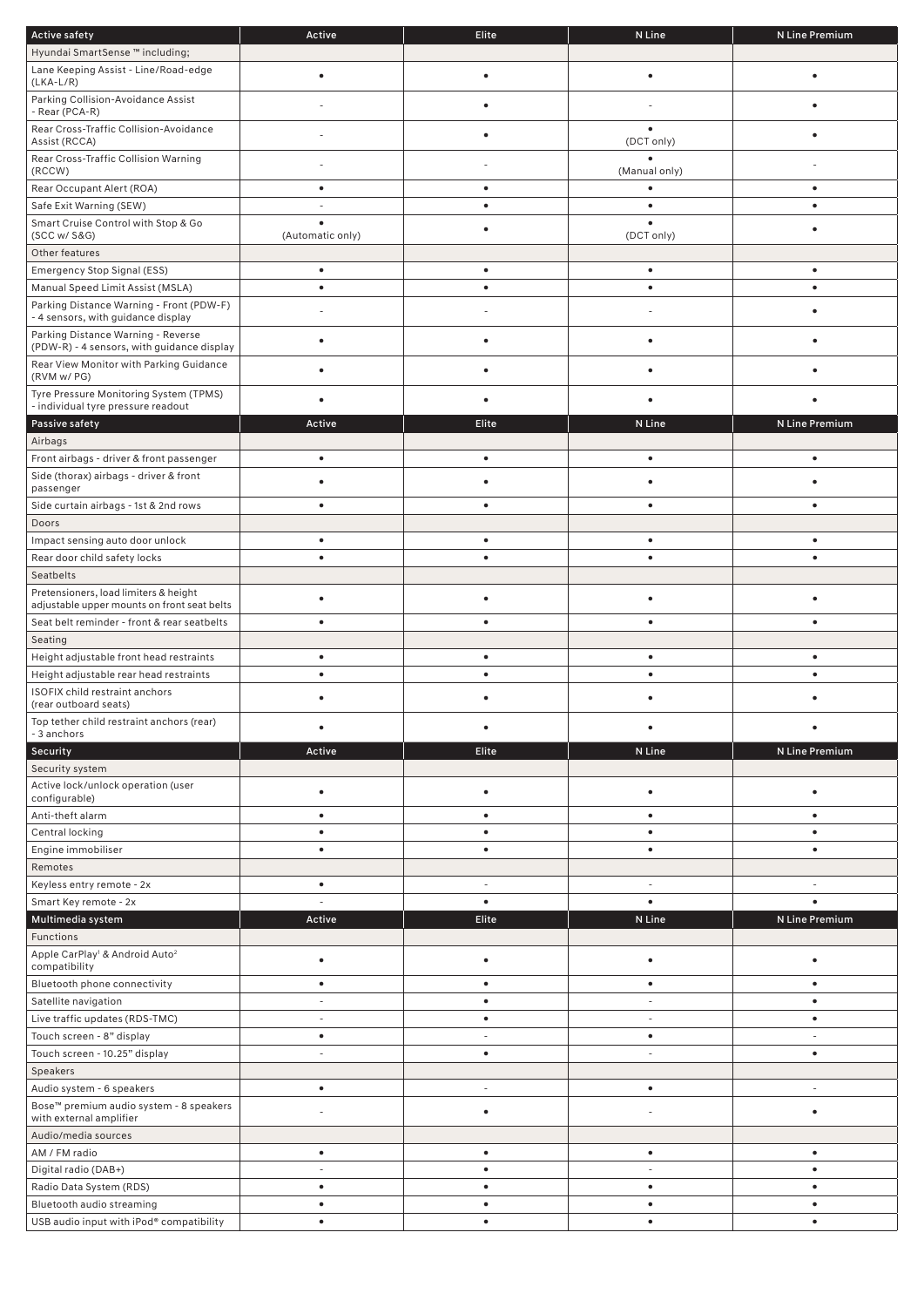| Occupant comfort & convenience                                                        | Active                   | Elite                    | N Line                   | N Line Premium           |
|---------------------------------------------------------------------------------------|--------------------------|--------------------------|--------------------------|--------------------------|
| Upholstery/trim                                                                       |                          |                          |                          |                          |
| Leather <sup>3</sup> appointed steering wheel                                         |                          |                          |                          |                          |
| & gear knob                                                                           | ٠                        | ٠                        | $\bullet$                | $\bullet$                |
| Leather <sup>3</sup> appointed seats                                                  | $\bullet$                | $\bullet$                | $\bullet$                | ٠                        |
| Front seats                                                                           |                          |                          |                          |                          |
| Driver's seat - height adjustable                                                     | $\bullet$                | $\bullet$                | $\bullet$                | $\bullet$                |
| Driver's seat - power adjustable - 10-way                                             |                          |                          |                          |                          |
| (including 2-way lumbar support)                                                      |                          |                          |                          |                          |
| Front centre console storage cubby                                                    |                          |                          |                          |                          |
| - power outlet - 1 x 12V outlet                                                       | ٠                        | ٠                        | $\bullet$                | $\bullet$                |
| Front centre console storage cubby                                                    |                          |                          |                          |                          |
| - USB power outlet                                                                    | ٠                        | ٠                        | $\bullet$                | $\bullet$                |
| Front centre console armrest storage box                                              |                          |                          |                          | $\bullet$                |
| - USB power outlet                                                                    |                          |                          |                          |                          |
| Front centre console - wireless charging                                              | ٠                        | $\bullet$                | $\bullet$                | $\bullet$                |
| pad (Qi standard) <sup>4</sup>                                                        |                          |                          |                          |                          |
| Grip handles - 1x (passenger)                                                         | ٠                        | ٠                        | $\bullet$                | $\bullet$                |
| N Line-exclusive sports front seats with<br>extended bolsters                         |                          |                          | $\bullet$                | $\bullet$                |
|                                                                                       |                          |                          |                          |                          |
| Rear seats                                                                            |                          |                          |                          |                          |
| Centre fold down armrest                                                              | $\bullet$                | $\bullet$                | $\bullet$                | $\bullet$                |
| Grip handles - 2x                                                                     | $\bullet$                | $\bullet$                | $\bullet$                | $\bullet$                |
| Windows/shades                                                                        |                          |                          |                          |                          |
| Glass sunroof - tilt and slide panel                                                  |                          |                          |                          | $\bullet$                |
| Power windows - front & rear                                                          | $\bullet$                | $\bullet$                | $\bullet$                | $\bullet$                |
| One touch window up & down function                                                   |                          |                          |                          |                          |
| with anti-pinching safety feature                                                     |                          | ٠                        | $\bullet$                |                          |
| - driver's window                                                                     |                          |                          |                          |                          |
| Solar control glass                                                                   | ÷,                       | $\sim$                   | ÷,                       | $\bullet$                |
| Sunvisor extensions - driver and front                                                |                          |                          |                          |                          |
| passenger                                                                             |                          |                          |                          | ٠                        |
| Doors/boot/tailgate                                                                   |                          |                          |                          |                          |
| Smart Boot (hands-free opening)                                                       | ÷,                       | $\bullet$                | $\bullet$                | $\bullet$                |
| Vision & sight                                                                        | Active                   | Elite                    | N Line                   | N Line Premium           |
| Interior mirror                                                                       |                          |                          |                          |                          |
| Electro-chromatic Mirror (ECM)                                                        |                          |                          |                          |                          |
| - auto-dimming                                                                        |                          |                          |                          | $\bullet$                |
| <b>Exterior mirrors</b>                                                               |                          |                          |                          |                          |
| Heated                                                                                | $\bullet$                | $\bullet$                | $\bullet$                | $\bullet$                |
| Power adjustable                                                                      | $\bullet$                | $\bullet$                | $\bullet$                | $\bullet$                |
|                                                                                       | $\sim$                   | $\bullet$                | $\bullet$                | $\bullet$                |
| Power folding with auto fold function                                                 |                          |                          |                          |                          |
| Instrument cluster/driving displays                                                   |                          |                          |                          |                          |
| Supervision cluster - 4.2" TFT colour LCD<br>with trip computer & digital speedometer |                          |                          | ٠                        |                          |
| Supervision cluster - 10.25" TFT colour                                               |                          |                          |                          |                          |
| LCD with trip computer & digital                                                      |                          | ٠                        |                          |                          |
| speedometer                                                                           |                          |                          |                          |                          |
| Ventilation & heating                                                                 | Active                   | Elite                    | N Line                   | N Line Premium           |
| Air conditioning                                                                      |                          |                          |                          |                          |
| Climate control - dual zone with auto                                                 |                          |                          |                          |                          |
| defog function                                                                        |                          | ٠                        | $\bullet$                | $\bullet$                |
| Manual controls                                                                       | $\bullet$                |                          | $\sim$                   | $\overline{\phantom{a}}$ |
| Cabin air filter                                                                      | $\bullet$                | $\bullet$                | $\bullet$                | $\bullet$                |
| Cooling/heating vents - rear centre console                                           | $\bullet$                | $\bullet$                | $\bullet$                | $\bullet$                |
|                                                                                       |                          |                          |                          |                          |
| Front seats                                                                           |                          |                          |                          |                          |
| Air ventilated front seats                                                            | ÷,                       | $\sim$                   | $\overline{\phantom{a}}$ | $\bullet$                |
| <b>Heated front seats</b>                                                             | $\sim$                   | $\sim$                   | $\sim$                   | $\bullet$                |
| Other features                                                                        |                          |                          |                          |                          |
| Heated rear windshield                                                                | $\bullet$                | $\bullet$                | $\bullet$                | $\bullet$                |
| <b>Exterior styling</b>                                                               | Active                   | Elite                    | N Line                   | N Line Premium           |
| Front                                                                                 |                          |                          |                          |                          |
| Front grille inserts - dark chrome                                                    | $\bullet$                | $\bullet$                | $\blacksquare$           | $\overline{\phantom{a}}$ |
| Front bumper inserts - dark chrome                                                    | ٠                        | $\bullet$                | $\overline{\phantom{a}}$ | $\overline{\phantom{a}}$ |
| N Line-exclusive front grille inserts                                                 |                          |                          |                          |                          |
| - gloss black                                                                         | ÷.                       |                          | $\bullet$                | $\bullet$                |
| N Line-exclusive front bumper                                                         | $\blacksquare$           | $\overline{\phantom{a}}$ | $\bullet$                | $\bullet$                |
| Side                                                                                  |                          |                          |                          |                          |
| Beltline moulding - satin chrome                                                      | $\bullet$                | $\bullet$                | $\overline{\phantom{a}}$ | $\overline{\phantom{a}}$ |
| Beltline moulding - gloss black                                                       | $\sim$                   | $\sim$                   | $\bullet$                | $\bullet$                |
|                                                                                       |                          |                          |                          |                          |
| Gloss black side mirrors                                                              | $\overline{\phantom{a}}$ | $\sim$                   | $\bullet$                | $\bullet$                |
| Gloss black side skirts                                                               | ÷,                       | $\sim$                   | $\bullet$                | $\bullet$                |
| Rear                                                                                  |                          |                          |                          |                          |
| Dual exhaust tips - chrome                                                            | ÷,                       | $\overline{\phantom{a}}$ | $\bullet$                | $\bullet$                |
| N Line-exclusive rear bumper                                                          | ÷,                       | $\sim$                   | $\bullet$                | $\bullet$                |
| N Line-exclusive rear diffuser                                                        | $\sim$                   | $\sim$                   | $\bullet$                | $\bullet$                |
| N Line-exclusive lip spoiler                                                          |                          |                          |                          |                          |